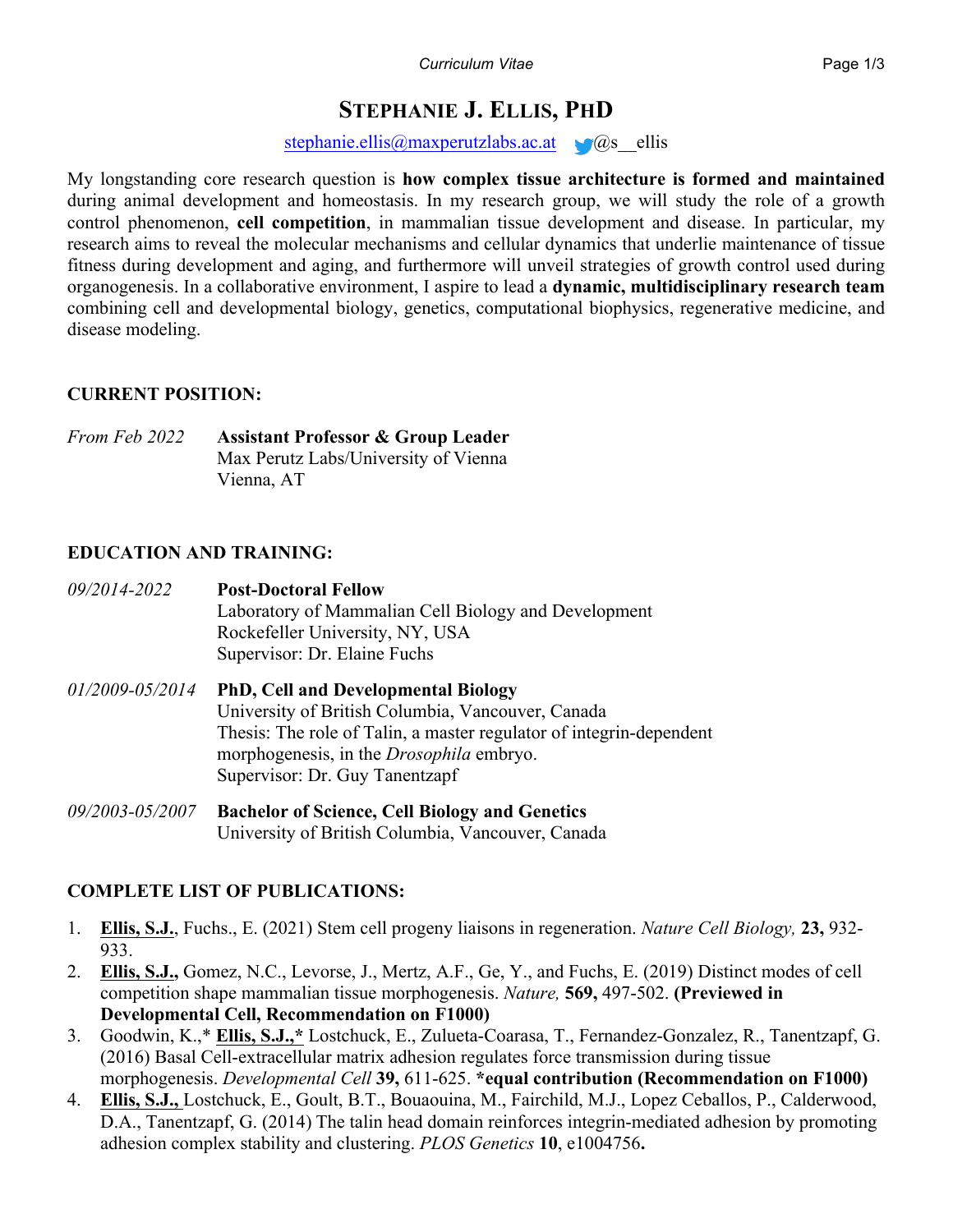- 5. **Ellis, S.J.,** Goult, B.T., Fairchild, M.J., Harris, N.J., Long, J., Lobo, P., Czerniecki, S., van Petegem, F., Schoeck, F., Peifer., M., Tanentzapf, G. (2013) Talin autoinhibition is required for morphogenesis. *Current Biology* **23,** 1825-33. **(Recommendation on F1000)**
- 6. Bouaouina, M., Jani, K., Long, J.Y., Czerniecki, S., Morse., E.M., **Ellis, S.J.,** Tanentzapf, G., Schoeck, F., Calderwood, D. (2012) Zasp regulates integrin activation. *Journal of Cell Science* **125,** 5647-5657.
- 7. Pines, M., Das, R., **Ellis, S.J.,** Morin, A., Czerniecki, S., Yuan, L., Klose, M., Coombs, D., Tanentzapf, G. Mechanical force regulates integrin turnover in Drosophila in vivo. (2012) *Nature Cell Biology* **14,** 935-943 **(Contributed the cover image)**
- 8. **Ellis, S.J.,** Pines, M., Fairchild, M.J., Tanentzapf, G. (2011) In vivo functional analysis reveals specific roles for the integrin binding sites of talin. *Journal of Cell Science* **124,** 1844-1856.
- 9. Franco-Cea, A., **Ellis, S.J.,** Fairchild, M.J., Yuan, L., Cheung, T.Y.S., Tanentzapf, G. (2010) Distinct developmental roles for direct and indirect talin-mediated linkage to actin. *Developmental Biology* **345**, 64-77.
- 10. Perkins, A.D., **Ellis, S.J.,** Asghari, P., Shamsian, A., Moore, E.D., and Tanentzapf, G. (2010) Integrinmediated adhesion maintains sarcomeric integrity. *Developmental Biology* **338**,15-27.
- 11. **Ellis, S.J.,** Tanentzapf, G. (2010) Integrin-mediated adhesion and stem-cell-niche interactions. *Cell and Tissue Research* **339**,121-30.

## **THIRD PARTY FUNDING AWARDS:**

- *2019-2024* **NIH/NIAMS Pathway to Independence Award**
- *2019-2020* **NYSCF Druckenmiller Postdoctoral Fellowship**
- *2015-2018* **Human Frontiers Science Program (HFSP) Long-Term Fellowship**
- *2015-2018* **Canadian Institutes of Health Research (CIHR) Fellowship** (ranked  $1<sup>st</sup>$  of 1119 applicants; declined to accept HSFP)
- *2014-2015* **Rockefeller University Women & Science Post-Doctoral Fellowship**
- *2011-2014* **NSERC Alexander Graham Bell Canada Graduate Scholarship**
- *2010-2011* **NSERC Alexander Graham Bell Canada Graduate Scholarship**

## **OTHER AWARDS:**

*2019* **Best Trainee Talk, Gordon Conference in Epithelial Differentiation/Keratinization,**  *2016* **Graduate Student Researcher of the Year,** UBC Dept. of Cellular & Physiological Sciences *2015* **ASCB Kaluza Prize for Excellence in Graduate Student Research, Semi-Finalist**, American Society for Cell Biology *2014* **Ray Pederson Award for Best PhD Student Seminar in 2013** Department of Cellular and Physiological Sciences, UBC *2011-2014* **Four Year Doctoral Scholarship, UBC Faculty of Graduate Studies** *2013* **Best Trainee Platform Presentation,** Canadian *Drosophila* Research Conference

## **SCIENTIFIC TALKS:**

- *07/2019* **Epithelial Differentiation/Keratinization Gordon Research Conference,** Newry, ME
- *06/2019* **Developmental Biology Gordon Research Conference,** South Hadley, MA
- *02/2019* **Keystone Symposium: Cell Competition in Development and Disease (also session chair);**